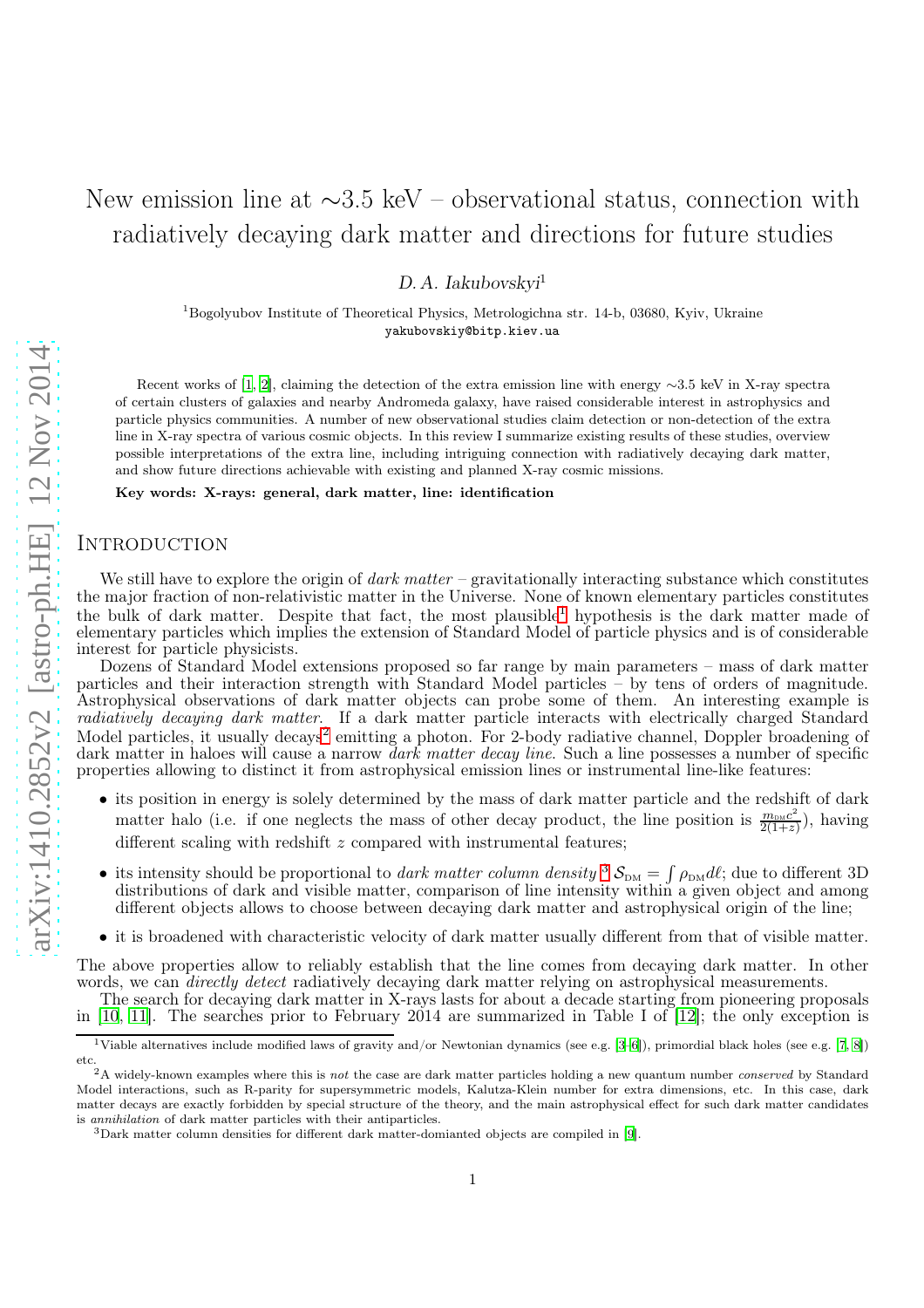recent study of [\[13](#page-5-4)]. These searches have not revealed the presence of viable candidate lines from decaying dark matter and obtained only upper bounds on radiative decay lifetime of dark matter particles. The only exception is the claim of [\[14](#page-5-5)] about the excess of Fe XXVI Lyman- $\gamma$  line at 8.7 keV in Suzaku spectrum of Galactic Center [\[15\]](#page-5-6) compared with the standard ionization and recombination processes. Existing X-ray telescopes do not allow to reach any reliable conclusion about the nature of this excess, so the claim of [\[14](#page-5-5)] should be tested with new instruments having better spectral resolution, discussed in e.g. [\[16\]](#page-5-7).

# Observational status of ∼3.5 keV line

In February 2014, the situation has changed dramatically: two groups [\[1](#page-4-0), [2\]](#page-4-1) have claimed the presence of an extra line at ∼3.5 keV. Stacking X-ray spectra of central parts of 81 galaxy clusters (observed by XMM-Newton and Chandra) in emitter's rest frame allowed [\[1](#page-4-0)] to reach unprecedented sensitivity, compared to previous line searches in galaxy clusters. As a result, new line has been detected in independent subsets – Perseus galaxy cluster, the sum of three nearby galaxy clusters (Coma, Centaurus and Ophiuchus), and the rest of galaxy clusters of their sample. On the other hand, [\[2\]](#page-4-1) presented analysis of several independent datasets – the nearby Andromeda galaxy, outskirts of the Perseus cluster and the new blank-sky dataset – observed by XMM-Newton, and claimed the detection of new line in Perseus outskirts (using set of observations completely different from that of [\[1](#page-4-0)]). After that, the same group [\[19](#page-5-8)] has presented another evidence for extra line at ~3.5 keV by looking at the central part of our Galaxy. Other recent study [\[22](#page-5-9)] detected the 3.5 keV line in the central part of the Perseus cluster<sup>[4](#page-1-0)</sup> observed by Suzaku. These studies have been accompanied by claims of several other groups [\[17](#page-5-10), [18](#page-5-11), [20,](#page-5-12) [21\]](#page-5-13) that have not detected the extra line at ∼3.5 keV in several different datasets of dark matter objects. Basic properties of all these datasets are summarized in Table [1.](#page-2-0)

## Possible explanations

The following possibilities for the origin of new line have been considered:

1. The possibility that new line is not from astrophysical emission has first been studied in pioneering papers [\[1](#page-4-0), [2\]](#page-4-1). Using detailed computations of line intensities in thermal plasma hosted by galaxy clusters based on atomic line database ATOMDB v.2.0.2 [\[25](#page-5-14)], [\[1\]](#page-4-0) argued that possible contributions from astrophysical lines near 3.5 keV are factor  $\gtrsim 30$  smaller than the detected flux of the extra line. In addition, [\[2\]](#page-4-1) showed that the angular distribution of  $\sim 3.5$  keV line in Perseus galaxy outskirts is much better consistent with decaying dark matter distribution than that with astrophysical emission.

But, these conclusions of  $[1, 2]$  $[1, 2]$  $[1, 2]$  were questioned in  $[18]$ , in which the authors argue that a) it is possible to explain new line in central part of our Galaxy and in combined dataset of [\[1\]](#page-4-0) with contibution of K XVIII and Cl XVII lines<sup>[5](#page-1-1)</sup> and b) extra line from M31 center seen by [\[2\]](#page-4-1) can be lowered to  $\langle 90\%$  confidence by adjusting X-ray continuum over small energy range near the line (3-4 keV).

The criticism of [\[18](#page-5-11)] have stimulated the immediate comment of [\[23](#page-5-15)]. Here, claim b) of [\[18\]](#page-5-11) is repudiated by showing both that X-ray continuum of [\[18](#page-5-11)] selected at 3-4 keV is significantly overestimated at larger energies, and that the extra line flux is at least an order of magnitude less than expected from astrophysical lines near 3.5 keV. The other concern a) of [\[18\]](#page-5-11) has recently been commented in [\[26](#page-5-16)] showing that the analysis of [\[18\]](#page-5-11) suffers from their use of the approximate atomic data from ATOMDB [\[25](#page-5-14)] website. In contrast, full version of ATOMDB used by [\[1](#page-4-0), [19,](#page-5-8) [23\]](#page-5-15) leads to significant lack of astrophysical emission to explain observed line at ∼ 3.5 keV in combined dataset of galaxy clusters of [\[1](#page-4-0)]. These comments, in turn, have been replied in [\[27](#page-5-17)]. By using larger energy range proposed by [\[2,](#page-4-1) [19\]](#page-5-8), [\[27\]](#page-5-17) recovered the initial result of [\[2](#page-4-1)] about the 3.5 keV line significance; however, unlike [\[2](#page-4-1)], [\[27\]](#page-5-17) obtained much more significant line-like negative residual below 3 keV. The origin of this discrepancy is to be found. A probable reason is the slope of instrumental component seen in Fig. 2 of [\[27](#page-5-17)] from its fiducial value  $E^{-0.2}$ , see e.g. [\[28\]](#page-5-18), which can, due to ~ 5% dip in effective area (see e.g. Fig. 1 of [\[27\]](#page-5-17)), mimic such a large negative residual. On the other hand, by

<span id="page-1-0"></span><sup>4</sup> [\[22](#page-5-9)] also analyzed Suzaku observations of Coma, Ophiuchus and Virgo galaxy clusters. In fact, the faint extra line at ∼3.45 keV (rest-frame) was found in Coma and Ophiuchus spectra, see their Fig. 3. Because the position of this extra line line coincides with other detections within Suzaku energy resolution (≃ 150 eV), we included the detections in Coma and Ophiuchus into Table [1.](#page-2-0) Taking into account this fact and the level actual uncertainty between X-ray and weak lensing modeling at virial radius [\[24\]](#page-5-19), the results of [\[22\]](#page-5-9) are consistent with decaying dark matter hypothesis.

<span id="page-1-1"></span> $5$ The fact that emission near 3.5 keV from Galactic Center region is consistent with adding K XVIII lines at 3.47 and 3.51 keV was first mentioned in [\[17](#page-5-10)]. [\[2](#page-4-1)] also mentioned that fact and showed that using Galactic Center data alone it was not possible to neither claim the existence an unidentified spectral line on top of the element lines, nor constrain it.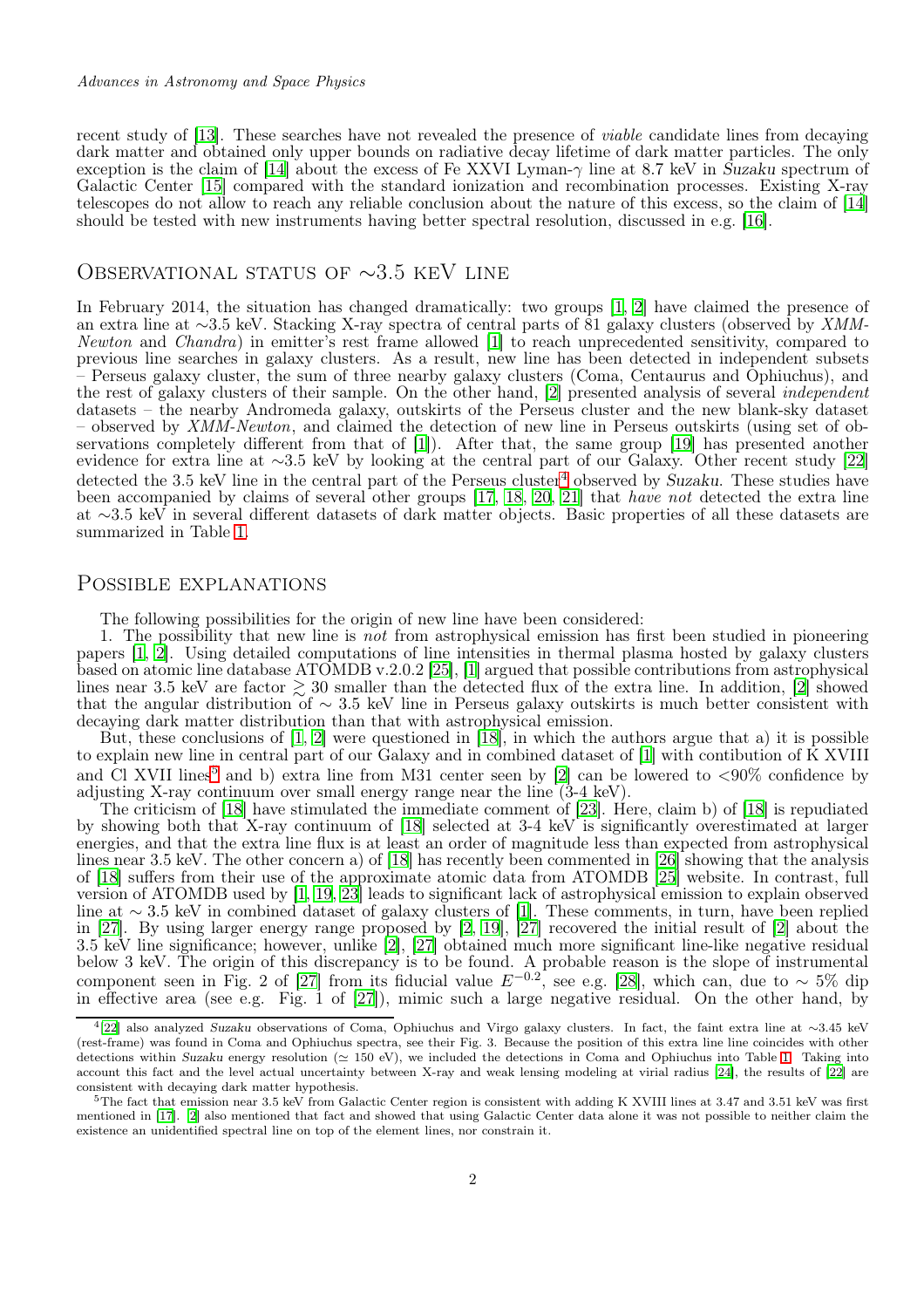#### Advances in Astronomy and Space Physics

| Ref.   | Object                                           | Redshift        | Instrument              | Exposure,<br>Msec | Line position,<br>keV                                                  | Line flux,<br>$10^{-6}$ ph/sec/cm <sup>2</sup>         |
|--------|--------------------------------------------------|-----------------|-------------------------|-------------------|------------------------------------------------------------------------|--------------------------------------------------------|
| $[1]$  | Full stacked sample                              | $0.009 - 0.354$ | <b>MOS</b>              | $\,6\,$           | $3.57 \pm 0.02$                                                        | $4.0 + 0.8$                                            |
| $[1]$  | Full stacked sample                              | $0.009 - 0.354$ | PN                      | $\overline{2}$    | $3.51 \pm 0.03$                                                        | $3.9^{+0.6}_{-1.0}$                                    |
| $[1]$  | $Coma + Centaurus + Ophi$                        | $0.009 - 0.028$ | <b>MOS</b>              | 0.5               | $3.57^a$                                                               | $15.9_{-3.8}^{+3.4}$                                   |
| $[1]$  | $Coma + Centaurus + Ophiuchus$                   | $0.009 - 0.028$ | PN                      | 0.2               | $3.57^a$                                                               | $< 9.5 (90\%)$                                         |
| $[1]$  | Perseus $(< 12$ <sup>'</sup> )                   | 0.016           | <b>MOS</b>              | 0.3               | $3.57^a$                                                               | $52.0^{+24.1}_{-15.2}$                                 |
| $[1]$  | Perseus $(< 12$ <sup>'</sup> )                   | $0.016\,$       | PN                      | 0.05              | $3.57^a$                                                               | $< 17.7$ (90%)                                         |
| $[1]$  | Perseus $(1-12)$                                 | 0.016           | <b>MOS</b>              | 0.3               | $3.57^a$                                                               | $21.4^{+7.0}_{-6.3}$                                   |
| $[1]$  | Perseus $(1-12)$                                 | 0.016           | PN                      | 0.05              | $3.57^a$                                                               | $< 16.1 (90\%)$                                        |
| $[1]$  | Rest of the clusters                             | $0.012 - 0.354$ | <b>MOS</b>              | 4.9               | $3.57^a$                                                               | $2.1^{+0.4}_{-0.7}$                                    |
| $[1]$  | Rest of the clusters                             | $0.012 - 0.354$ | PN                      | 1.8               | $3.57^a$                                                               | $2.0^{+0.5}_{-0.3}$<br>$-0.5$                          |
| $[1]$  | Perseus $(>1)$                                   | 0.016           | $ACIS-S$                | 0.9               | $3.56 \pm 0.02$                                                        | $10.2^{+3.7}_{-2.5}$                                   |
| $[1]$  | Perseus $(< 9')$                                 | 0.016           | $ACIS-I$                | 0.5               | $3.56^a$                                                               | $\frac{10.2-3.5}{18.6+7.8}$                            |
| $[1]$  | Virgo $(<500$ ")                                 | $0.003 - 0.004$ | $\operatorname{ACIS-I}$ | 0.5               | $3.56^a$                                                               | $< 9.1 (90\%)$                                         |
| $[2]$  | M31 (< 14' )                                     | $-0.001^b$      | <b>MOS</b>              | $0.5\,$           | $3.53 \pm 0.03$                                                        | $4.9^{+1.6}_{-1.3}$                                    |
| $[2]$  | $M31 (10-80)$                                    | $-0.001^b$      | <b>MOS</b>              | 0.7               | 3.50-3.56                                                              | $< 1.8 (2\sigma)$                                      |
| $[2]$  | Perseus $(23-102)$                               | $0.0179^{b}$    | <b>MOS</b>              | 0.3               | $3.50 \pm 0.04$                                                        | $7.0 + 2.6$                                            |
| $[2]$  | Perseus $(23-102)$                               | $0.0179^b$      | PN                      | 0.2               | $3.46 \pm 0.04$                                                        | $9.2 + 3.1$                                            |
| $[2]$  | Perseus, 1st bin $(23-37)$                       | $0.0179^{b}$    | <b>MOS</b>              | 0.2               | $3.50^a$                                                               | $13.8 \pm 3.3$                                         |
| $[2]$  | Perseus, 2nd bin $(42-54)$                       | $0.0179^{b}$    | <b>MOS</b>              | $0.1\,$           | $3.50^a$                                                               | $8.3 \pm 3.4$                                          |
| [2]    | Perseus, 3rd bin $(68-102)$                      | $0.0179^b$      | <b>MOS</b>              | 0.03              | $3.50^a$                                                               | $4.6 + 4.6$                                            |
| $[2]$  | Blank-sky                                        |                 | <b>MOS</b>              | 7.8               | $3.45 - 3.58$                                                          | $< 0.7 (2\sigma)$                                      |
| $[17]$ | Galactic center $(2.5-12)$                       | 0.0             | $ACIS-I$                | 0.8               | $\simeq 3.5$                                                           | $\lesssim 25$ (2 $\sigma$ )                            |
| $[18]$ | Galactic center $(0.3-15)$                       | $0.0\,$         | <b>MOS</b>              | $0.7\,$           | $\simeq 3.5$                                                           | $<41\,$                                                |
| $[18]$ | Galactic center $(0.3-15)$                       | $0.0\,$         | PN                      | $0.5\,$           | $\simeq 3.5$                                                           | $< 32\,$                                               |
| [18]   | M31                                              | 0.0             | <b>MOS</b>              | $0.5\,$           | $3.53 \pm 0.07$                                                        | $2.1 \pm 1.5^c$                                        |
| $[19]$ | Galactic center $(< 14')$                        | $0.0\,$         | <b>MOS</b>              | $0.7\,$           | $3.539 \pm 0.011$                                                      | $29\pm5$                                               |
| $[20]$ | Combined dSphs                                   | $0.0\,$         | $MOS+PN$                | $0.4 + 0.2$       | $3.55^a$                                                               | $< 0.254$ (90%)                                        |
| $[21]$ | Combined<br>galaxies                             | $0.0\,$         | <b>MOS</b>              | 14.6              | $\simeq 3.5$                                                           | $\text{unknown}^d$                                     |
| $[21]$ | $(\gtrsim 0.01 R_{vir})$<br>Combined<br>galaxies | $0.0\,$         | $ACIS-I$                | 15.0              | $\simeq 3.5$                                                           | unknown <sup>d</sup>                                   |
|        | $(\gtrsim 0.01 R_{vir})$                         |                 |                         |                   |                                                                        |                                                        |
| $[22]$ | Perseus core $(< 6')$                            | $0.0179^{b}$    | <b>XIS</b>              | 0.74              | $\underset{-0.008}{3.510^{+0.023}_{-0.008}}\, 3.510^{+0.023}_{-0.008}$ | $\substack{32.5_{-4.3}^{+3.7} \\ 32.5_{-4.3}^{+3.7} }$ |
| $[22]$ | Perseus confined $(6-12.7)$                      | $0.0179^{b}$    | <b>XIS</b>              | 0.74              |                                                                        |                                                        |
| $[22]$ | Coma $(< 12.7$ )                                 | $0.0231^{b}$    | <b>XIS</b>              | 0.164             | $\simeq 3.45^e$                                                        | $\simeq 30^e$                                          |
| $[22]$ | Ophiuchus $(< 12.7$                              | $0.0280^{b}$    | <b>XIS</b>              | 0.083             | $\simeq 3.45^e$                                                        | $\simeq 40^e$                                          |
| $[22]$ | Virgo $(< 12.7$ <sup>'</sup> )                   | $0.0036^{b}$    | <b>XIS</b>              | 0.09              | $3.55^a$                                                               | $< 6.5 (2\sigma)$                                      |

<span id="page-2-0"></span>Table 1: Properties of ∼3.5 keV line searched in different X-ray datasets observed by MOS and PN cameras on-board XMM-Newton observatory, ACIS instrument on-board Chandra observatory and XIS instrument on-board Suzaku observatory. All error bars are at  $1\sigma$  (68%) level.

<sup>a</sup> Line position was fixed at given value.

 $<sup>b</sup>$  Redshift was fixed at NASA Extragalactic Database (NED) value.</sup>

<sup>c</sup> The line was detected at  $\langle 90\%$  confidence level. Such a low flux (compared with [\[2\]](#page-4-1)) was due to unphysically enhanced level of continuum at 3-4 keV band used in [\[18\]](#page-5-11), see [\[23](#page-5-15)] for details.

<sup>d</sup> [\[21\]](#page-5-13) only qouted the "minimal probed values" of sterile neutrino mixing angle sin<sup>2</sup>(2 $\theta$ )  $\lesssim 2 \times 10^{-11}$  by XMM-Newton/MOS and  $\lesssim 5 \times 10^{-11}$  by Chandra/ACIS-I. For XMM-Newton dataset with average dark matter column density in field-of-view equal to 100  $M_{\odot}/\text{pc}^2$ , these values would correspond to upper bound on ∼3.5 keV line flux  $\sim 3.0 \times 10^{-7}$  and  $\sim 7.5 \times 10^{-7}$  ph/sec/cm<sup>2</sup>, respectively.

 $e$  Parameters estimated from Fig. 3 of [\[22](#page-5-9)], see text.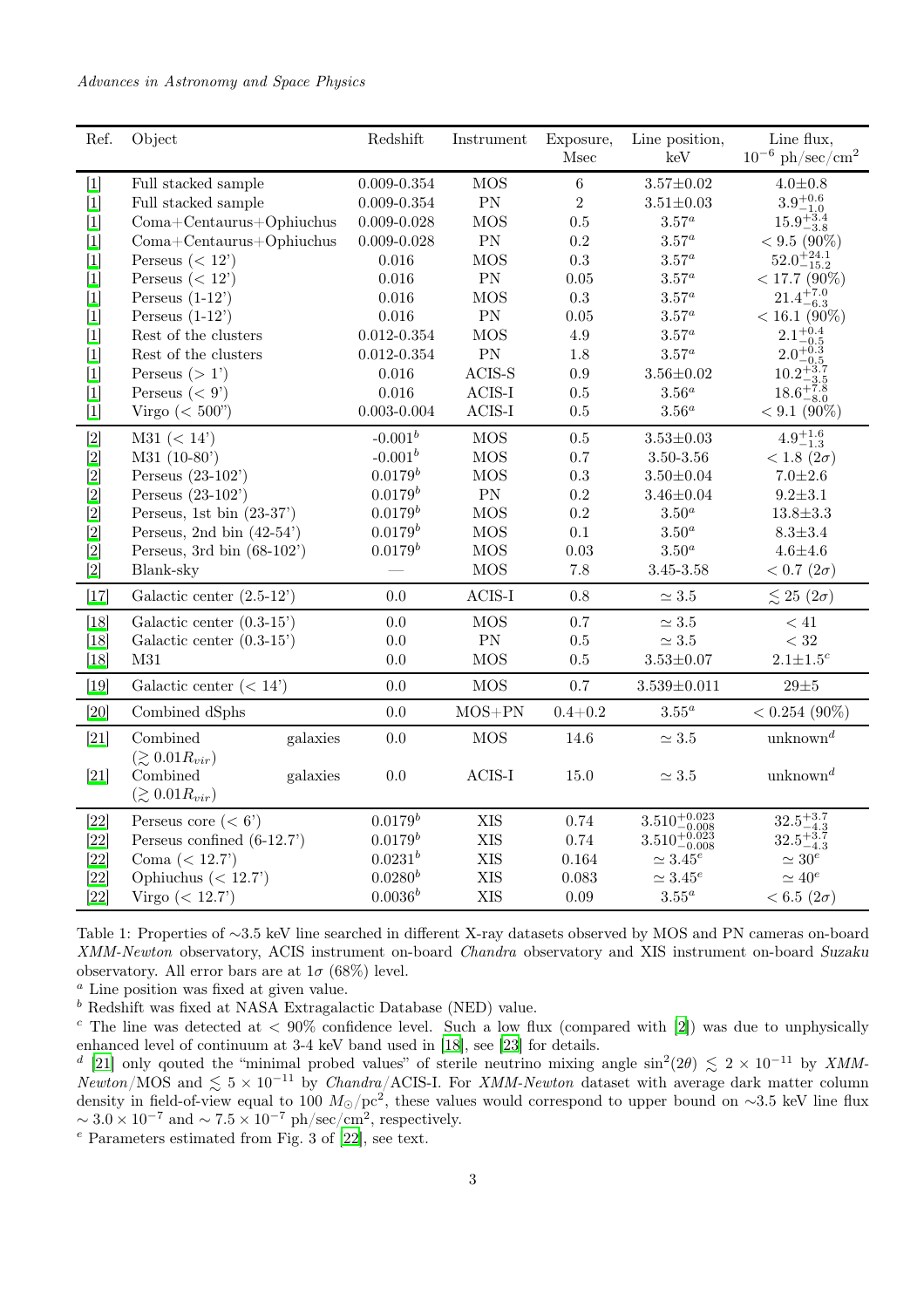using full ATOMDB version [\[27\]](#page-5-17) presented an additional argument of the initial claim of [\[18\]](#page-5-11) based on new Ca XIX/Ca XX line ratios, so more detailed investigation (including e.g. systematic uncertainties on ion emissivities) is required to finally resolve this issue.

An alternative approach is to study the *line morphology*. In [\[29\]](#page-5-20), *XMM-Newton* observations of the central part of the Perseus cluster and the Galactic Center have been analyzed. [\[29\]](#page-5-20) collected all events (either cosmic or instrumental origin) in narrow energy ranges (roughly corresponding to the energy resolution), and looked for the best-fit approximation with the rescaled continuum obtained from several adjacent line-free bands. The main result of [\[29\]](#page-5-20) is that adding decaying dark matter distribution from a *smooth* DM profile (Navarro-Frenk-White, Einasto, Burkert) does not improve the fit quality in both objects. In addition, [\[29](#page-5-20)] demonstrated that distribution of the events in 3.45-3.6 keV bands correlates with that in the energy bands of strong astrophysical emission, rather than with that in line-free energy bands. Based on these findings, [\[29](#page-5-20)] claimed the exclusion of decaying dark matter origin of 3.5 keV in the Galactic Center and the Perseus cluster.

2. Linear scaling of line position with the redshift observed by [\[1](#page-4-0), [2\]](#page-4-1) is an important argument against the instrumental origin of ∼ 3.5 keV line. The fact that this line has not been found in long blank-sky dataset of [\[2](#page-4-1)] provides additional evidence against its instrumental origin.

3. The authors of [\[1](#page-4-0), [2,](#page-4-1) [19](#page-5-8)] argue that all basic properties of detected  $\sim$  3.5 keV line – its position, line strength, scaling with redshift, angular distribution inside extended objects (Perseus cluster outskirts, center vs off-center of Andromeda galaxy, Galactic Center vs blank-sky dataset), scaling among different objects, and even its non-observation in some datasets of  $[1, 2]$  $[1, 2]$  – are all consistent with an explanation in terms of radiatively decaying dark matter line.

The predictive power of the decaying dark matter scenario motivated several groups of researchers [\[17,](#page-5-10) [18](#page-5-11), [20](#page-5-12)[–22](#page-5-9), [29\]](#page-5-20) to study X-ray spectra of different dark matter-dominated objects. Their studies are summarized in Table [1.](#page-2-0) At the moment, no further confirmation of decaying dark matter origin after the papers [\[1,](#page-4-0) [2,](#page-4-1) [19](#page-5-8)] has been presented. While [\[17,](#page-5-10) [18,](#page-5-11) [22,](#page-5-9) [29\]](#page-5-20) found a line at  $\sim 3.5$  keV (though interpreted it as a sum of astrophysical lines), [\[20](#page-5-12)] and [\[21\]](#page-5-13) have not detected the line in combined datasets of dwarf spheroidal galaxies (dSphs) and spiral galaxies, respectively, placing only upper bounds on dark matter lifetime. Nondetection of the line at 3.55 keV by [\[20](#page-5-12)] is still consistent with decaying dark matter hypothesis; to rule it out, even quoting [\[20\]](#page-5-12)<sup>[6](#page-3-0)</sup>, one needs to increase the sensitivity by a factor  $\sim 2$  (which means a factor  $\sim 4$ increase of exposure assuming similar dark matter column density). On the other hand, non-observation of ∼ 3.5 keV line in the dataset of [\[21\]](#page-5-13) (see their Fig. 4) may be interpreted as a tension with decaying dark matter hypothesis and therefore motivates more detailed study. According to [\[31](#page-5-21)], where combined dataset of galaxies with comparable exposure has been analyzed, at exposures larger than  $\sim 10$  Msec *line*like systematic errors start to dominate over statistical errors. As a result, usual method of determination of continuum level (by simply minimizing  $\chi^2$ , as [\[21\]](#page-5-13) did) is no longer appropriate. Previous studies of line in M31 center [\[2](#page-4-1), [18](#page-5-11), [23](#page-5-15)] shows that precise determination of continuum level is important to quantify the intensity of 3.5 keV line. Therefore, the only way to put robust exclusions to line intensity is to perform continuum modeling in a way similar to [\[31\]](#page-5-21): to decrease level of continuum below the best-fit to ensure absence of significant negative residuals, and to add systematic errors to account non-Gaussian distribution of positive residuals. According to Fig. 5.26 of [\[31\]](#page-5-21), such analysis would produce  $3\sigma$  upper bounds for 3.5 keV line flux close to  $\sim 1.5 \times 10^{-6}$  ph/sec/cm<sup>2</sup> per *XMM-Newton* field-of-view, still consistent with line observation in M31 center [\[2\]](#page-4-1).

Although the results of  $\left[1, 2\right]$  are formulated for a specific dark matter candidate – right-handed (sterile) neutrinos (see [\[16,](#page-5-7) [32\]](#page-5-22) for recent reviews), they can be applied for any type of radiatively decaying dark matter, see e.g. [\[33](#page-5-23)[–74](#page-7-0)]. The difference among these models can be further probed by:

- changes in line morphology due to non-negligible initial dark matter velocities, see e.g. [\[75,](#page-7-1) [76](#page-7-2)];
- other astrophysical tests such as Ly- $\alpha$  method, see e.g. [\[38](#page-5-24), [77,](#page-7-3) [78](#page-7-4)];
- search of "smoking gun" signatures in accelerator experiments, see e.g. [\[79\]](#page-7-5) for the minimal neutrino extension of the Standard Model,  $\nu$ MSM [\[32,](#page-5-22) [80](#page-7-6), [81\]](#page-7-7).

4. Recently proposed alternatives to radiatively decaying dark matter currently include decay of excited dark matter states [\[82](#page-7-8)[–88](#page-7-9)], annihilating dark matter [\[42,](#page-6-0) [61,](#page-6-1) [89](#page-7-10)], dark matter decaying into axion-like particles with further conversion to photons in magnetic field [\[90](#page-7-11)[–93\]](#page-7-12). These models predict *substantial* difference in ∼ 3.5 keV line morphology compared to the radiatively decaying dark matter. For example, their line profiles should be more concentrated towards the centers of dark matter-dominated objects due to larger dark matter

<span id="page-3-0"></span> $6$ Given large uncertainties in dark matter modeling, the obtained bounds are usually (see e.g. [\[16](#page-5-7), [30\]](#page-5-25)) diluted by an extra factor of 2, contrary to [\[20](#page-5-12)].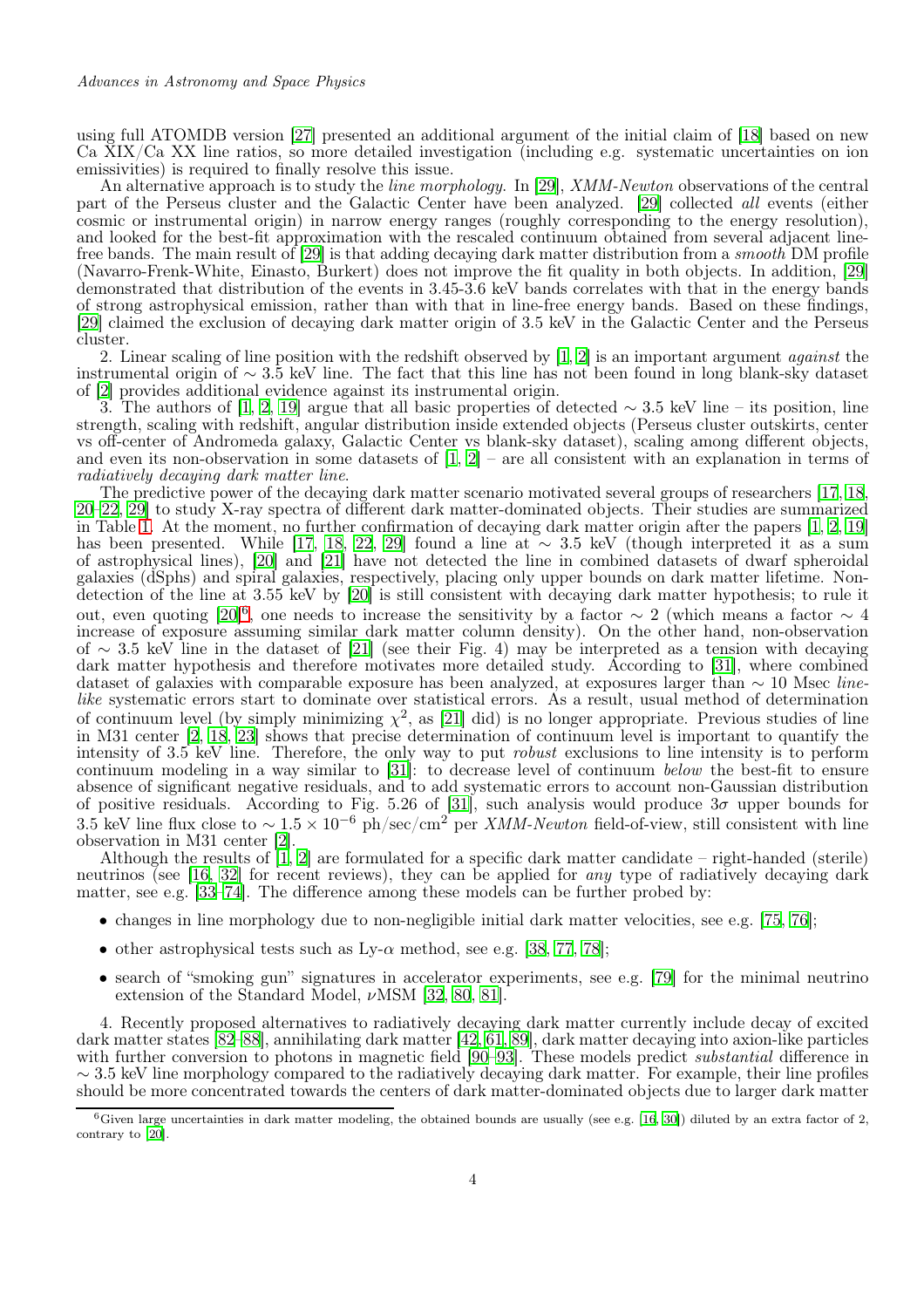density (for exciting and annihilating dark matter) and larger magnetic fields (for magnetic field conversion of axion-like particles). Further non-observation of the ∼ 3.5 keV line in outskirts of dark matter-dominated objects would therefore an agrument in favour of these models.

### Conclusions and future directions

New emission line at ∼3.5 keV in spectra of galaxy clusters and central parts of Andromeda galaxy recently reported by [\[1](#page-4-0), [2](#page-4-1)] remains unexplained in terms of astrophysical emission lines or instrumental features (see however recent works [\[27](#page-5-17), [29\]](#page-5-20)). Its properties are consistent with radiatively decaying dark matter and other intereresting scenarios (such as, exciting dark matter, annihilating dark matter and dark matter decaying into axion-like particles further converted in cosmic magnetic fields) motivated by various particle physics extensions of the Standard Model. In case of radiatively decaying dark matter, further detection of new emission line in other objects would lead to direct detection of new physics. Specially dedicated observations by existing X-ray missions (such as XMM-Newton, Chandra, Suzaku) still allow such detection (see e.g. [\[94](#page-7-13)]) although one should take detailed care on various systematic effects that could mimic or hide the new line.

The alternative is to use new better instruments. The basic requirements for such instruments – higher grasp (the product of field-of-view and effective area) and better *spectral resolution*  $7$  – have first formulated in [\[96\]](#page-7-14). The imaging spectrometer on-board new X-ray mission  $\hat{A}stro-H$  [\[97\]](#page-7-15) scheduled to launch in 2015 meets only second requirement having energy resolution by an order of magnitude better (∼ 5 eV) compared to existing instruments. This will allow Astro-H to precisely determine the line position in brightest objects with prolonged observations (according to [\[1](#page-4-0)], a 1 Msec observation of the Perseus cluster is required) and thus Astro-H will finally close the question whether the new line is from new physics or from (anomalously enhanced) astrophysical emission. Other interesting possibility is proposed in  $[2]$ : one should see decaying dark matter signal from the Milky Way halo in every Astro-H observation, therefore their compination could also reveal the radiatively decaying dark matter nature of new line. Another possibility is to use planned LOFT mission [\[98\]](#page-7-16) which high grasp and moderate energy resolution would allow to detect new line at much smaller intensities [\[12\]](#page-5-2). Finally, an "ultimate" imaging spectrometer proposed in e.g. [\[16](#page-5-7)] would reveal the detailed structure of ∼3.5 keV line.

#### acknowledgement

This work was supported by part by the Swiss National Science Foundation grant SCOPE IZ7370-152581, the Program of Cosmic Research of the National Academy of Sciences of Ukraine, the State Programme of Implementation of Grid Technology in Ukraine and the grant of President of Ukraine for young scientists.

## **REFERENCES**

- <span id="page-4-0"></span>[1] Bulbul, E. et al. Detection of an Unidentified Emission Line in the Stacked X-Ray Spectrum of Galaxy Clusters. ApJ 789, 13 (2014). <1402.2301>.
- <span id="page-4-1"></span>[2] Boyarsky, A., Ruchayskiy, O., Iakubovskyi, D. & Franse, J. An unidentified line in X-ray spectra of the Andromeda galaxy and Perseus galaxy cluster. ArXiv e-prints (2014). <1402.4119>.
- <span id="page-4-2"></span>[3] Bekenstein, J. D. Alternatives to dark matter: Modified gravity as an alternative to dark matter. ArXiv e-prints (2010). <1001.3876>.
- [4] Moffat, J. W. Modified Gravity or Dark Matter?  $ArXiv$  e-prints (2011). <1101.1935>.
- [5] Famaey, B. & McGaugh, S. S. Modified Newtonian Dynamics (MOND): Observational Phenomenology and Relativistic Extensions. Living Reviews in Relativity 15, 10 (2012). <1112.3960>.
- <span id="page-4-3"></span>Milgrom, M. MOND theory.  $ArXiv$  e-prints (2014). <1404.7661>.
- <span id="page-4-4"></span>[7] Carr, B. J. Primordial Black Holes: Do They Exist and Are They Useful? In Inflating Horizon of Particle Astrophysics and Cosmology (Universal Academy Press Inc and Yamada Science Foundation, 2005). <astro-ph/0511743>.
- <span id="page-4-5"></span>[8] Capela, F., Pshirkov, M. & Tinyakov, P. Constraints on Primordial Black Holes as Dark Matter Candidates from Star Formation. ArXiv e-prints (2012). <1209.6021>.

<span id="page-4-6"></span><sup>&</sup>lt;sup>7</sup> Grating spectrometers such as Chandra/HETGS have excellent spectral resolution for *point* sources; however, for extended  $(z)$  arcmin) sources their spectral resolution usually degrades to that for existing imaging spectrometers, see e.g. [\[95\]](#page-7-17).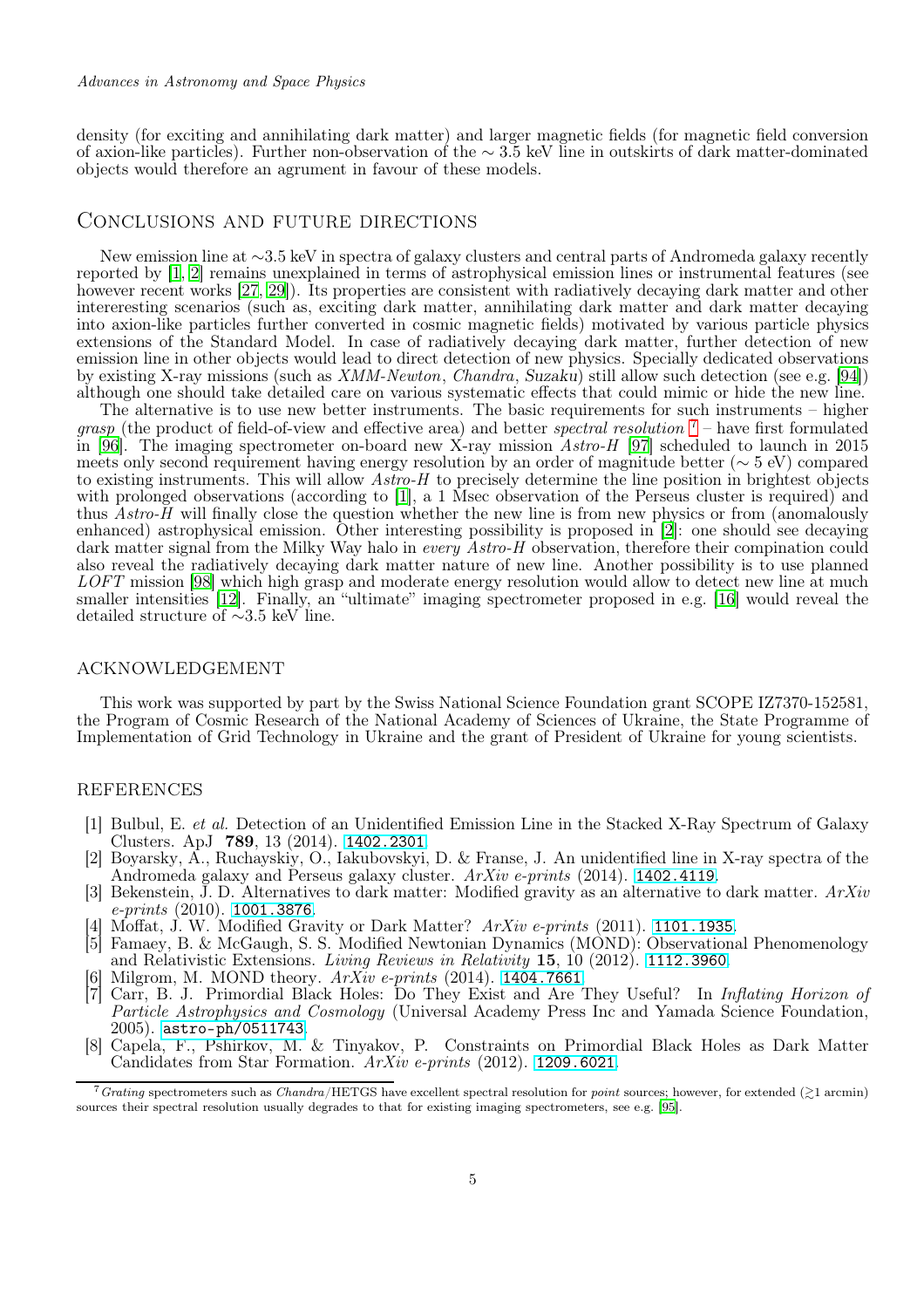- <span id="page-5-3"></span>[9] Boyarsky, A., Ruchayskiy, O., Iakubovskyi, D., Maccio', A. V. & Malyshev, D. New evidence for dark matter (2009). <0911.1774>.
- <span id="page-5-0"></span>[10] Abazajian, K., Fuller, G. M. & Tucker, W. H. Direct detection of warm dark matter in the X-ray. Astrophys. J. 562, 593-604 (2001). <astro-ph/0106002>.
- <span id="page-5-1"></span>[11] Dolgov, A. D. & Hansen, S. H. Massive sterile neutrinos as warm dark matter. Astropart. Phys. 16, 339–344 (2002). <hep-ph/0009083>.
- <span id="page-5-2"></span>[12] Neronov, A., Boyarsky, A., Iakubovskyi, D. & Ruchayskiy, O. Potential of LOFT telescope for the search of dark matter (2013). <1312.5178>.
- <span id="page-5-4"></span>[13] Horiuchi, S. et al. Sterile neutrino dark matter bounds from galaxies of the Local Group. Phys. Rev. D 89, 025017 (2014). <1311.0282>.
- <span id="page-5-5"></span>[14] Prokhorov, D. A. & Silk, J. Can the Excess in the FeXXVI Ly Gamma Line from the Galactic Center Provide Evidence for 17 keV Sterile Neutrinos? (2010). <1001.0215>.
- <span id="page-5-6"></span>[15] Koyama, K. et al. Iron and Nickel Line Diagnostics for the Galactic Center Diffuse Emission. PASJ 59,  $245-255$   $(2007)$ . <astro-ph/0609215>.
- <span id="page-5-7"></span>[16] Boyarsky, A., Iakubovskyi, D. & Ruchayskiy, O. Next decade of sterile neutrino studies. Phys. Dark Univ. 1, 136–154 (2012).
- <span id="page-5-10"></span>[17] Riemer-Sorensen, S. Questioning a 3.5 keV dark matter emission line.  $ArXiv$  e-prints (2014). <1405.7943>.
- <span id="page-5-11"></span>[18] Jeltema, T. E. & Profumo, S. Dark matter searches going bananas: the contribution of Potassium (and Chlorine) to the 3.5 keV line.  $ArXiv$  e-prints (2014). <1408.1699>.
- <span id="page-5-8"></span>[19] Boyarsky, A., Franse, J., Iakubovskyi, D. & Ruchayskiy, O. Checking the dark matter origin of 3.53 keV line with the Milky Way center.  $ArXiv$  e-prints (2014). <1408.2503>.
- <span id="page-5-12"></span>[20] Malyshev, D., Neronov, A. & Eckert, D. Constraints on 3.55 keV line emission from stacked observations of dwarf spheroidal galaxies.  $ArXiv$  e-prints (2014). <1408.3531>.
- <span id="page-5-13"></span>[21] Anderson, M. E., Churazov, E. & Bregman, J. N. Non-Detection of X-Ray Emission From Sterile Neutrinos in Stacked Galaxy Spectra. ArXiv e-prints (2014). <1408.4115>.
- <span id="page-5-9"></span>[22] Urban, O. et al. A Suzaku Search for Dark Matter Emission Lines in the X-ray Brightest Galaxy Clusters.  $ArXiv$  e-prints (2014). <1411.0050>.
- <span id="page-5-15"></span>[23] Boyarsky, A., Franse, J., Iakubovskyi, D. & Ruchayskiy, O. Comment on the paper "Dark matter searches going bananas: the contribution of Potassium (and Chlorine) to the 3.5 keV line" by T. Jeltema and S. Profumo. ArXiv e-prints (2014). <1408.4388>.
- <span id="page-5-19"></span>[24] Okabe, N. et al. Universal Profiles of the Intracluster Medium from Suzaku X-Ray and Subaru Weak Lensing Obesrvations.  $ArXiv$  e-prints (2014). <1406.3451>.
- <span id="page-5-14"></span>[25] Foster, A. R., Ji, L., Smith, R. K. & Brickhouse, N. S. Updated Atomic Data and Calculations for X-Ray Spectroscopy. ApJ 756, 128 (2012). <1207.0576>.
- <span id="page-5-16"></span>[26] Bulbul, E. et al. Comment on "Dark matter searches going bananas: the contribution of Potassium (and Chlorine) to the 3.5 keV line".  $ArXiv$  e-prints (2014). <1409.4143>.
- <span id="page-5-17"></span>[27] Jeltema, T. & Profumo, S. Reply to Two Comments on "Dark matter searches going bananas the contribution of Potassium (and Chlorine) to the 3.5 keV line".  $ArXiv$  e-prints (2014). <1411.1759>.
- <span id="page-5-18"></span>[28] Lumb, D. H., Warwick, R. S., Page, M. & De Luca, A. X-ray background measurements with XMM-Newton EPIC. A&A 389, 93–105 (2002). <astro-ph/0204147>.
- <span id="page-5-20"></span>[29] Carlson, E., Jeltema, T. & Profumo, S. Where do the 3.5 keV photons come from? A morphological study of the Galactic Center and of Perseus. ArXiv e-prints (2014). <1411.1758>.
- <span id="page-5-25"></span>[30] Boyarsky, A., Iakubovskyi, D., Ruchayskiy, O. & Savchenko, V. Constraints on decaying dark matter from XMM-Newton observations of M31. MNRAS 387, 1361–1373 (2008). <arXiv:0709.2301>.
- <span id="page-5-21"></span>[31] Iakubovskyi, D. Constraining properties of dark matter particles using astrophysical data. Ph.D. thesis, Instituut-Lorentz for Theoretical Physics (2013).
- <span id="page-5-22"></span>[32] Boyarsky, A., Ruchayskiy, O. & Shaposhnikov, M. The role of sterile neutrinos in cosmology and astrophysics. Ann. Rev. Nucl. Part. Sci. 59, 191 (2009). <0901.0011>.
- <span id="page-5-23"></span>[33] Ishida, H., Jeong, K. S. & Takahashi, F. 7 keV sterile neutrino dark matter from split flavor mechanism. Physics Letters B 732, 196–200 (2014). <1402.5837>.
- [34] Higaki, T., Jeong, K. S. & Takahashi, F. The 7 keV axion dark matter and the X-ray line signal. Physics Letters B 733, 25-31 (2014). <1402.6965>.
- [35] Jaeckel, J., Redondo, J. & Ringwald, A. 3.55 keV hint for decaying axionlike particle dark matter. Phys. Rev. D 89, 103511 (2014). <1402.7335>.
- [36] Czerny, M., Higaki, T. & Takahashi, F. Multi-natural inflation in supergravity. Journal of High Energy Physics 5, 144 (2014). <1403.0410>.
- [37] Lee, H. M., Park, S. C. & Park, W.-I. Cluster X-ray line at 3.5 keV from axion-like dark matter. ArXiv  $e\text{-}prints$  (2014). <1403.0865>.
- <span id="page-5-24"></span>[38] Abazajian, K. N. Resonantly Produced 7 keV Sterile Neutrino Dark Matter Models and the Properties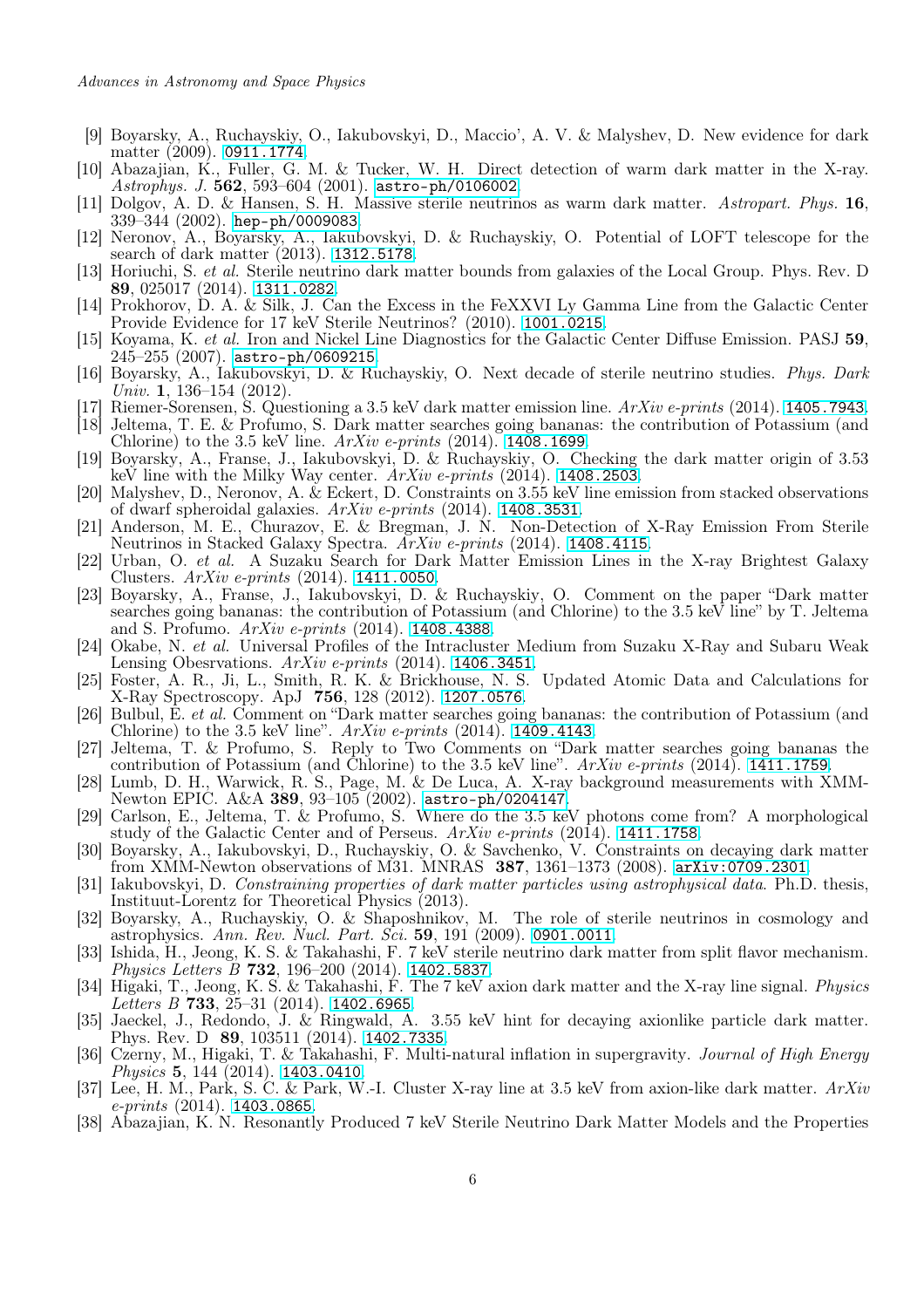of Milky Way Satellites. Physical Review Letters 112, 161303 (2014). <1403.0954>.

- [39] Krall, R., Reece, M. & Roxlo, T. Effective field theory and keV lines from dark matter. ArXiv e-prints (2014). <1403.1240>.
- [40] El Aisati, C., Hambye, T. & Scarna, T. Can a millicharged dark matter particle emit an observable gamma-ray line?  $ArXiv$  e-prints (2014). <1403.1280>.
- [41] Kong, K., Park, J.-C. & Park, S. C. X-ray line signal from 7 keV axino dark matter decay. ArXiv  $e\text{-}prints (2014)$ . <1403.1536>.
- <span id="page-6-0"></span>[42] Frandsen, M. T., Sannino, F., Shoemaker, I. M. & Svendsen, O. X-ray lines from dark matter: the good, the bad, and the unlikely. JCAP 5, 33 (2014). <1403.1570>.
- [43] Baek, S. & Okada, H. 7 keV Dark Matter as X-ray Line Signal in Radiative Neutrino Model. ArXiv e-prints (2014). <1403.1710>.
- [44] Nakayama, K., Takahashi, F. & Yanagida, T. T. The 3.5 keV X-ray line signal from decaying moduli with low cutoff scale.  $ArXiv$  e-prints (2014). <1403.1733>.
- [45] Choi, K.-Y. & Seto, O. X-ray line signal from decaying axino warm dark matter. Physics Letters B 735, 92–94 (2014). <1403.1782>.
- [46] Shuve, B. & Yavin, I. Dark matter progenitor: Light vector boson decay into sterile neutrinos. Phys. Rev. D 89, 113004 (2014). <1403.2727>.
- [47] Kolda, C. & Unwin, J. X-ray lines from R-parity violating decays of keV sparticles. ArXiv e-prints  $(2014)$ . <1403.5580>.
- [48] Allahverdi, R., Dutta, B. & Gao, Y. keV Photon Emission from Light Nonthermal Dark Matter. ArXiv  $e\text{-}prints (2014)$ . <1403.5717>.
- [49] Dias, A. G., Machado, A. C. B., Nishi, C. C., Ringwald, A. & Vaudrevange, P. The quest for an intermediate-scale accidental axion and further ALPs. Journal of High Energy Physics 6, 37 (2014). <1403.5760>.
- [50] Bomark, N.-E. & Roszkowski, L. 3.5 keV x-ray line from decaying gravitino dark matter. Phys. Rev. D 90, 011701 (2014). <1403.6503>.
- [51] Pei Liew, S. Axino dark matter in light of an anomalous X-ray line. JCAP 5, 44 (2014). <1403.6621>.
- [52] Nakayama, K., Takahashi, F. & Yanagida, T. T. Anomaly-free flavor models for Nambu-Goldstone bosons and the 3.5 keV X-ray line signal. Physics Letters B 734, 178–182 (2014). <1403.7390>.
- [53] Kang, Z., Ko, P., Li, T. & Liu, Y. Natural X-ray Lines from the Low Scale Supersymmetry Breaking. ArXiv e-prints (2014). <1403.7742>.
- [54] Demidov, S. V. & Gorbunov, D. S. SUSY in the sky or a keV signature of sub-GeV gravitino dark matter. Phys. Rev. D **90**, 035014 (2014). <1404.1339>.
- [55] Queiroz, F. S. & Sinha, K. The poker face of the Majoron dark matter model: LUX to keV line. Physics Letters  $B$  735, 69-74 (2014). <1404.1400>.
- [56] Babu, K. S. & Mohapatra, R. N. 7 keV scalar dark matter and the anomalous extragalactic x-ray spectrum. Phys. Rev. D 89, 115011 (2014). <1404.2220>.
- [57] Prasad Modak, K. 3.5 keV X-ray Line Signal from Decay of Right-Handed Neutrino due to Transition Magnetic Moment. ArXiv e-prints (2014). <1404.3676>.
- Rosner, J. L. Three sterile neutrinos in  $E_6$ . Phys. Rev. D  $90$ , 035005 (2014). <1404.5198>.
- [59] Lee, H. M. Magnetic dark matter for the X-ray line at 3.55 keV.  $ArXiv$  e-prints (2014). <1404.5446>.<br>[60] Robinson, D. J. & Tsai, Y. Dynamical framework for KeV Dirac neutrino warm dark matt
- Dynamical framework for KeV Dirac neutrino warm dark matter. Phys. Rev. D 90, 045030 (2014). <1404.7118>.
- <span id="page-6-1"></span>[61] Baek, S., Ko, P. & Park, W.-I. The 3.5 keV X-ray line signature from annihilating and decaying dark matter in Weinberg model. ArXiv e-prints (2014). <1405.3730>.
- [62] Nakayama, K., Takahashi, F. & Yanagida, T. T. Extra light fermions in  $E_6$ -inspired models and the 3.5 keV X-ray line signal. Physics Letters B 737, 311–313 (2014). <1405.4670>.
- [63] Chakraborty, S., Ghosh, D. K. & Roy, S. 7 keV Sterile neutrino dark matter in U(1)\_R-lepton number model. ArXiv e-prints (2014). <1405.6967>.
- [64] Chen, N., Liu, Z. & Nath, P. 3.5 keV galactic emission line as a signal from the hidden sector. Phys. Rev. D 90, 035009 (2014). <1406.0687>.
- [65] Ishida, H. & Okada, H. 3.55 keV X-ray Line Interpretation in Radiative Neutrino Model. ArXiv e-prints (2014). <1406.5808>.
- [66] Geng, C.-Q., Huang, D. & Tsai, L.-H. X-ray line from the dark transition electric dipole. Journal of High Energy Physics 8, 86 (2014). <1406.6481>.
- [67] Abada, A., Arcadi, G. & Lucente, M. Dark Matter in the minimal Inverse Seesaw mechanism. ArXiv  $e\text{-}prints (2014)$ . <1406.6556>.
- [68] Chiang, C.-W. & Yamada, T. 3.5-keV X-ray line from nearly-degenerate WIMP dark matter decays.  $ArXiv$  e-prints (2014). <1407.0460>.